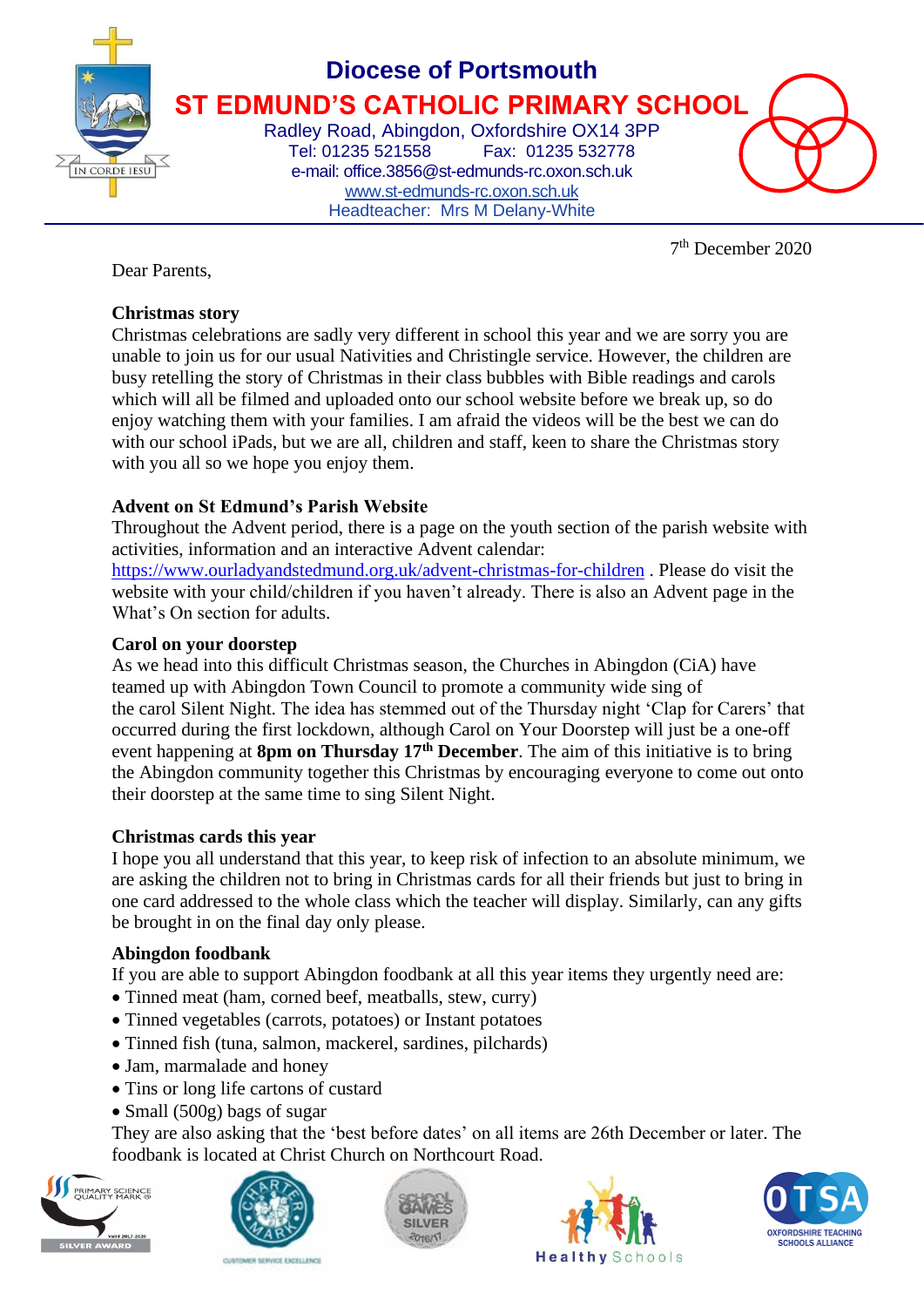

### **Diocese of Portsmouth ST EDMUND'S CATHOLIC PRIMARY SCHOOL**

Radley Road, Abingdon, Oxfordshire OX14 3PP Tel: 01235 521558 Fax: 01235 532778 e-mail: office.3856@st-edmunds-rc.oxon.sch.uk [www.st-edmunds-rc.oxon.sch.uk](http://www.st-edmunds-rc.oxon.sch.uk/) Headteacher: Mrs M Delany-White

#### **Reception admissions September 2021**

You must apply now if your child was born on or between 1st September 2016 and 31st August 2017 for a primary school place. You must still apply for a Reception place via Oxfordshire County Council even if your child already attends our nursery. The deadline for applications is the **15th January 2021**. Apply online at

[www.oxfordshire.gov.uk/primaryadmissions](http://www.oxfordshire.gov.uk/primaryadmissions) – it is quick, easy and secure. For help and information do speak to Mrs Semple in Nursery or Mrs Dingwall in the school office or email: admissions.schools@oxfordshire.gov.uk, tel: 0345 241 2487

#### **Early Years in action**

If you would like to know more about Reception and our approach to teaching in the Early Years do please contact Mrs Demarchi, our Early Years leader, via the school office. You can also watch videos of the Early Years on our school website: [https://st-edmunds](https://st-edmunds-rc.oxon.sch.uk/parents-info/prospective-parents-information/)[rc.oxon.sch.uk/parents-info/prospective-parents-information/](https://st-edmunds-rc.oxon.sch.uk/parents-info/prospective-parents-information/)

#### **Government Contingency Framework/ Remote Learning**

Thank you to all the parents who completed our recent Remote Learning questionnaire. Your feedback was useful, and it was reassuring to hear that for most of your children we got the amount of work and feedback right and that there were many positives for you and your family. I was also pleased to see that where parents have suggested improvements, they have mentioned more regular contact with teachers via Teams, as this is something we have already added to our remote learning plan which we published on our website in October. However, you will probably be as relieved as I am to read the Government's new [Contingency](https://www.gov.uk/government/publications/coronavirus-covid-19-contingency-framework-for-education-and-childcare-settings/contingency-framework-education-and-childcare-settings-excluding-universities) Framework for education which states that, even if the whole country goes into complete lockdown again, primary schools will stay open for all children. This is not the case for secondary schools where remote learning will be utilised for most year groups.

#### **DfE announcement re primary assessment:**

Last week the Department for Education announced changes for primary assessment next summer as follows:

- Key Stage 1 assessment in reading, writing and maths will be by teacher assessment only. The tests used to inform teacher assessment at Key Stage 1 will be nonstatutory, and no new Key Stage 1 tests will be made available in 2021.
- There will be no teacher assessment of science in 2021 at either Key Stage 1 or Key Stage 2.
- The Year 4 multiplication tables check will be non-statutory.
- The grammar, punctuation and spelling test at Key Stage 2 will also be non-statutory.
- Key Stage 1 phonics and the autumn term year two additional phonics check will go ahead.
- Key Stage 2 SATs in reading and maths and teacher assessment of writing will go ahead in 2021. The administration of these will be made more flexible with an extended timetable variation window.